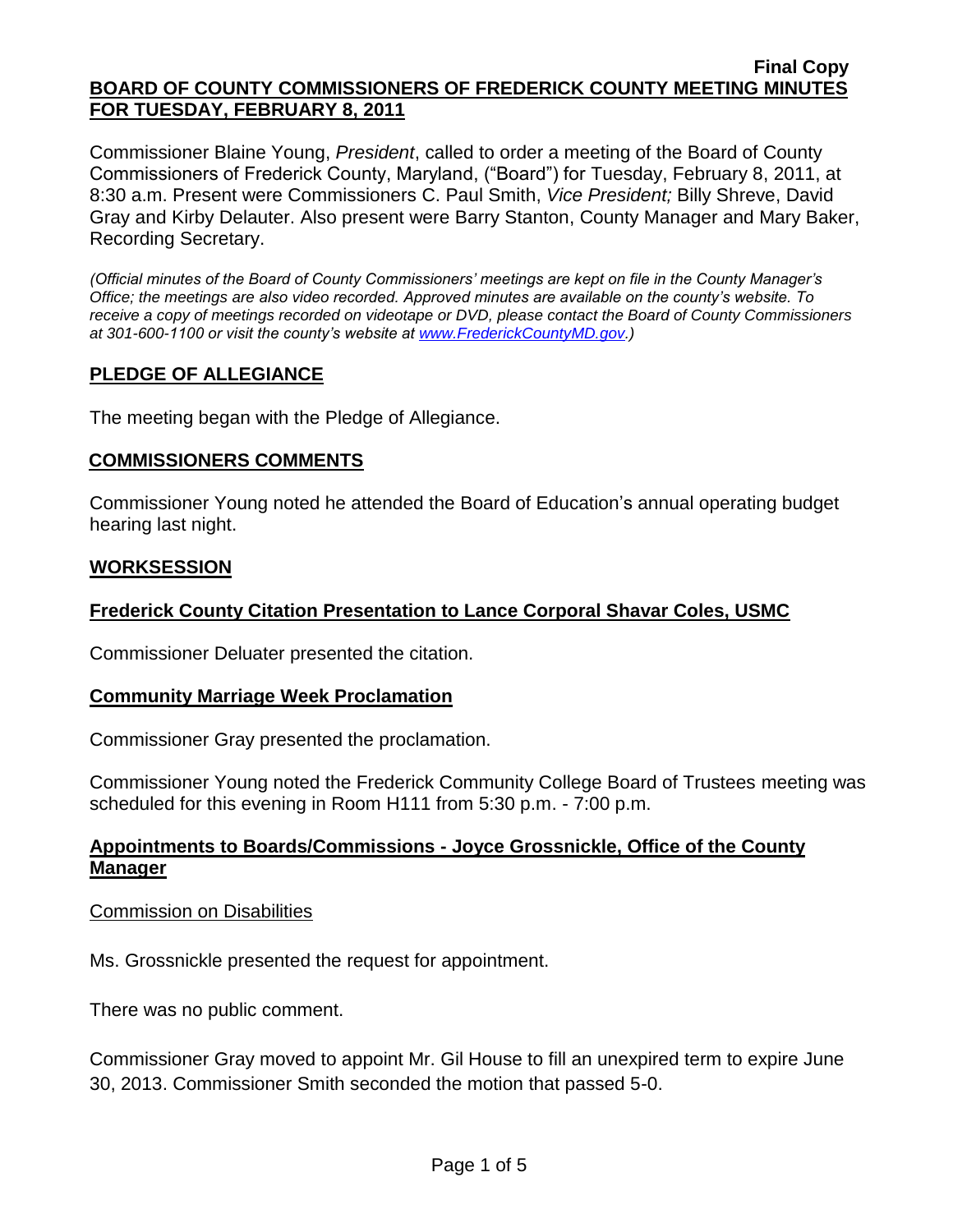Monocacy Scenic River Citizens Advisory Board

Ms. Grossnickle presented the request for appointment.

There was no public comment.

Commissioner Smith moved to appoint Mr. Bob Whiting to serve a four-year term to expire February 8, 2015. Commissioner Shreve seconded the motion that passed 5-0.

# Interagency Internal Audit Authority (IIAA) and Parks and Recreation Commission

Ms. Grossnickle presented the request for appointment.

There was no public comment.

Commissioner Gray moved to appoint Board of Education (BOE) member, James C. Reeder to serve as the BOE's liaison to the IIAA and the Parks and Recreation Commission. Commissioner Smith seconded the motion that passed 5-0.

### Property Tax Assessment Appeal Board

Ms. Grossnickle presented the candidates for consideration to the Board for final appointment by the Maryland Governor.

There was no public comment.

Commissioner Gray moved to send a letter of recommendation to the Governor's Appointments Office for consideration of Mr. Bryan Miller (as first choice), Mr. Dennis Cowell and Mr. Robert Glasby. Commissioner Delauter seconded the motion that passed 4-1 with Commissioner Shreve opposed.

# **Relinquishment of Federal Head Start Grants Decision – Margaret Nusbaum, Citizen Services Division**

Ms. Nusbaum and Mr. Austin Abraham, Management Services Division, presented information regarding the relinquishment of the grants and county building information.

Public comment was taken from:

- John (inaudible last name)
- Laurie (inaudible last name)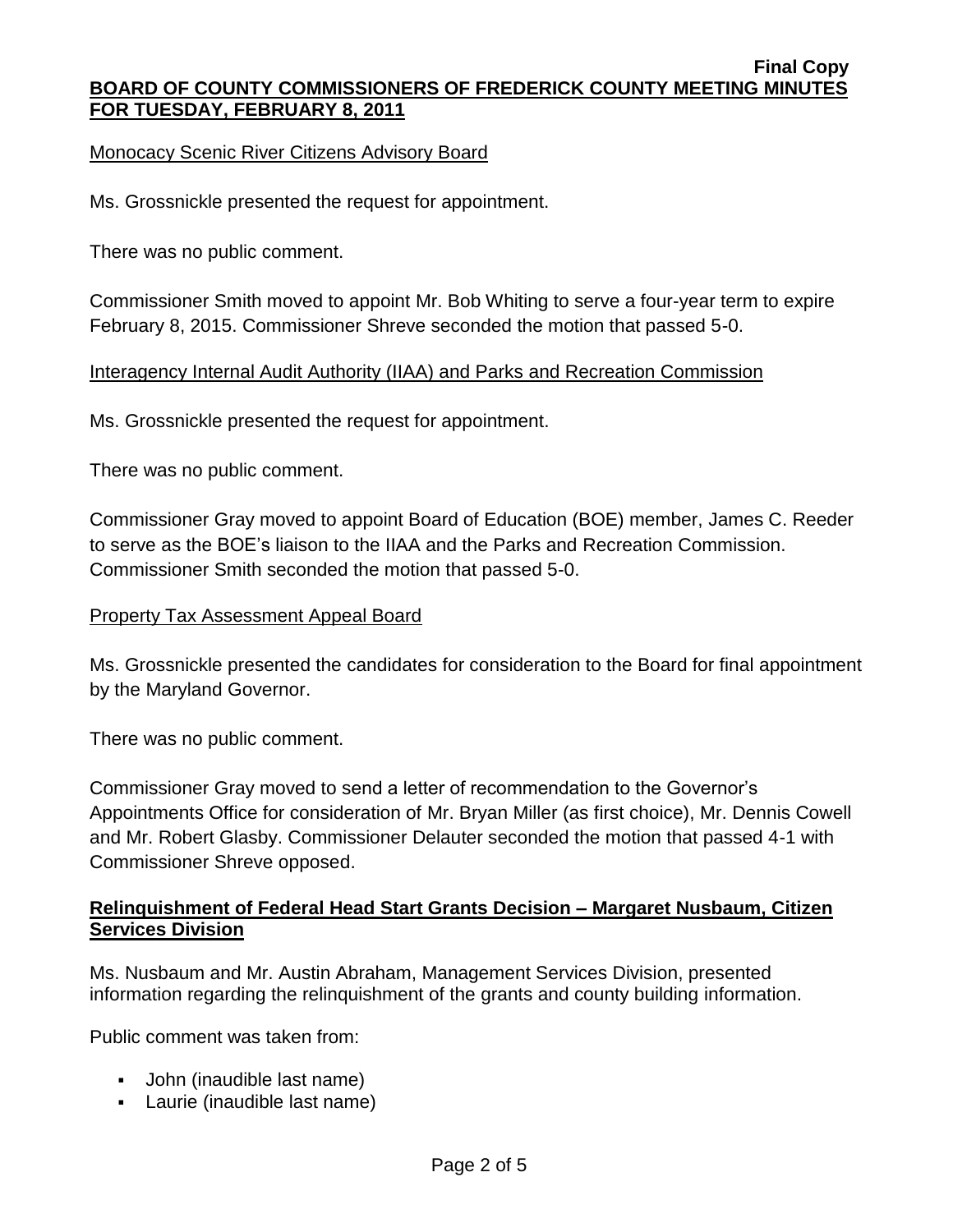- **John Chaney**
- Nanci Sacabo
- Connie Romos
- Amy Dapsauski
- Rolan Clark
- **Christie Garland**
- **Elizabeth Chateau**
- **Trista McAleavy**
- Alexandra DeCarlos

Commissioner Gray moved to defer any decisions until a public hearing could be held and schedule the contractor Community Development Institute (CDI) to be present to answer any questions. The motion did not receive a second.

Commissioner Smith moved to relinquish the grants effective March 1, 2011, noting the last day of services would be February 28, 2011. Commissioner Shreve seconded the motion that passed 4-1 with Commissioner Gray opposed.

Commissioner Smith moved for staff to distribute a letter to the parents and staff associated with Head Start letting them know of the changes; proceed with the grant closeout process; work with the CDI staff to ensure a smooth transition of services and negotiate the lease agreements as outlined in the staff report. Commissioner Shreve seconded the motion that passed 4-1 with Commissioner Gray opposed.

Commissioner Young moved for the facilities cost not to be incurred by CDI, but for the county to provide the facilities as an in-kind contribution until the new grantee was awarded, at which time the new lease proposal would come back before the Board. Commissioner Smith seconded the motion that passed 4-1 with Commissioner Gray opposed.

# **ADMINISTRATIVE BUSINESS**

# **Discussion Regarding Frederick County's Small Business Loan Fund - Laurie Boyer, Economic Development Division**

Ms. Boyer presented information regarding the small business loan fund.

There was consensus to allow public comment on this item.

# Public comment was taken from:

- Cindy Palmer, Sandy Springs Bank
- Drexel Ryberg, Business Development Advisory Council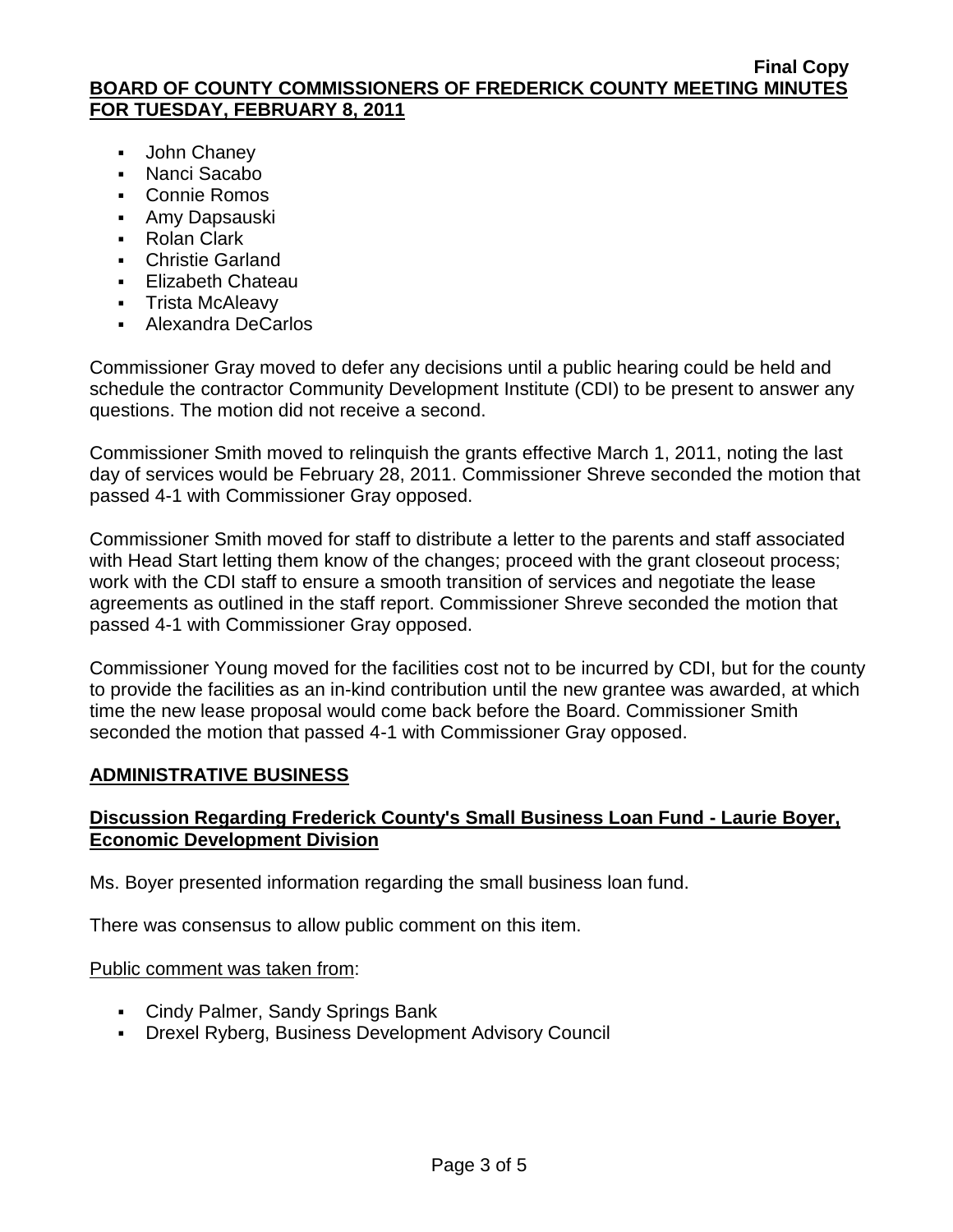There was consensus for staff to come back with legal information to determine what the outcome would be if the county retrieved its portion and left the state's portion as is or to discontinue with the fund, but continue the current commitments as is.

#### **Linton at Ballenger – Parcel "E" (Public Use Site – Soccer Fields) – Gary Hessong, Permitting and Development Review**

Mr. Hessong and Mr. Paul Dial, Parks and Recreation Division, presented the proposal.

Commissioner Smith motioned to move forward with the offer as presented in the staff report. Commissioner Shreve seconded the motion that passed 4-0-1 with Commissioner Delauter abstaining.

# **Proposed Ordinance to Repeal Application of School Adequate Public Facilities Ordinance (APFO) to Annexed Properties - John Mathias and Kathy Mitchell, Office of the County Attorney**

Mr. Mathias and Ms. Mitchell presented the proposal to repeal the ordinance.

There was consensus to allow public comment on this item.

#### Public comment was taken from:

- Janice Spiegel
- Rolan Clark
- M.C. Keegan-Ayre

Commissioner Smith motioned to move forward as recommended in the staff report. Commissioner Shreve seconded the motion that passed 4-1 with Commissioner Gray opposed.

### **Draft Capital Improvements Program (CIP) Briefing - Kelly Weaver, Finance Division**

Ms. Weaver presented the briefing.

No action was taken as this item was for information only.

#### **COMMISSIONERS COMMENTS**

Commissioner Young noted on Thursdays under administrative business, he and County Manager Stanton would be providing an overview on updates and changes within the county.

#### **PUBLIC COMMENTS (3 MINUTE PRESENTATION)**

**Janice Spiegel**